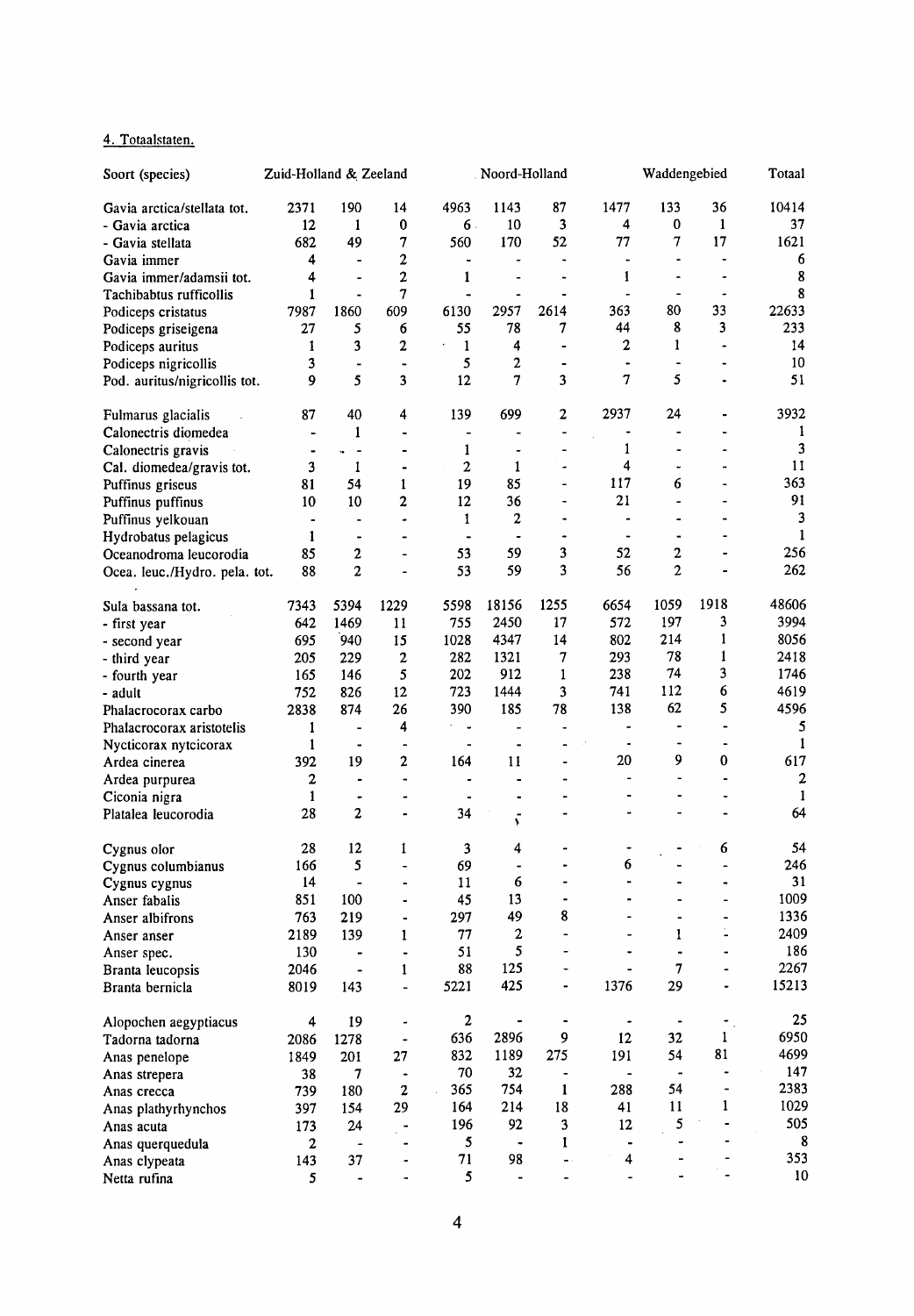| Soort (species)                               | Zuid-Holland & Zeeland |                          |                              |                          | Noord-Holland            |                              | Waddengebied                 |                              |                              | Totaal         |
|-----------------------------------------------|------------------------|--------------------------|------------------------------|--------------------------|--------------------------|------------------------------|------------------------------|------------------------------|------------------------------|----------------|
| Aythya ferina                                 | 525                    | 234                      |                              | 92                       | 42                       |                              |                              |                              |                              | 893            |
| Aythya fuligula                               | 295                    | 63                       | $\ddot{\phantom{1}}$         | 191                      | 211                      | $\ddot{\phantom{0}}$         | $\overline{\mathbf{4}}$      | $\blacksquare$               |                              | 764            |
| Aythya marila                                 | 191                    | 55                       | 1                            | 337                      | 355                      | 2                            | 282                          | 31                           | 11                           | 1265           |
| Somateria mollissima tot.                     | 754                    | 1689                     | 525                          | 1276                     | 5628                     | $-325$                       | 7599                         | 4838                         | 5170                         | 28704          |
| - male                                        | 58                     | 208                      | 6                            | 265                      | 1902                     | 70                           | 1205                         | 319                          | 72                           | 4105           |
| - female                                      | 138                    | 435                      | 17                           | 783                      | 4220                     | 190                          | 1530                         | 691                          | 162                          | 8166           |
| Clangula hyemalis                             | 12                     | 5                        | $\mathbf{1}$                 | 3                        | 19                       | $\ddot{\phantom{1}}$         | 41                           | 4                            | $\blacksquare$               | 85             |
| Melanitta nigra tot.                          | 8207                   | 4037                     | 34                           | 12160                    | 24690                    | 707                          | 10227                        | 7521                         | 15498                        | 83081          |
| - male                                        | 48                     | 234                      | 3                            | 681                      | 4223                     | 20                           | 215                          | 119                          | 27                           | 5570           |
| - female                                      | 52                     | 195                      | 6                            | 571                      | 2703                     | 18                           | 101                          | 67                           | 5                            | 3718           |
| Melanitta fusca tot.                          | 177                    | 58                       | 8                            | 241                      | 570                      | 44                           | 135                          | 24                           | 38                           | 1295           |
| - male                                        | 4                      | 3                        | ۰                            | 18                       | 86                       | 5                            | 16                           | 2                            | $\bf{0}$                     | 134            |
| - female                                      | $\mathbf{2}$           | $\overline{2}$           | $\blacksquare$               | 21                       | 69                       | $\overline{c}$               | 7                            |                              | 1                            | 104            |
| Bucephala clangula                            | 261                    | 10                       | 1                            | 87                       | 98                       | $\mathbf 2$                  | 12                           | 1                            |                              | 472            |
| Mergus albellus                               | $\mathbf{1}$           | $\overline{\phantom{a}}$ | $\hbox{\small -}$            | 9                        | 7                        | $\overline{a}$               | $\bullet$                    |                              |                              | 17             |
| Mergus serrator tot.                          | 1311                   | 67                       | 14                           | 1334                     | 339                      | 4                            | 229                          | 15                           | 2                            | 3367           |
| - male                                        | 44                     | 5                        | 8                            | 288                      | 117                      | 1                            | 63                           |                              | $\blacksquare$               | 526            |
| - female                                      | 174                    | 16                       | 5                            | 609                      | 241                      | 3                            | 83                           | 5                            |                              | 1136           |
| Mergus merganser                              | 51                     | 18                       | 2                            | 35                       | 24                       | $\ddot{\phantom{a}}$         | 1                            | $\overline{\phantom{0}}$     |                              | 131            |
|                                               |                        |                          |                              |                          |                          |                              |                              |                              |                              |                |
| Fulica atra                                   | $\bullet$              |                          | 12                           | $\overline{\phantom{a}}$ |                          |                              |                              |                              |                              | 12             |
| Grus grus                                     | $\mathbf 2$            | $\ddot{\phantom{0}}$     | $\ddot{\phantom{1}}$         | 3                        |                          |                              |                              |                              |                              | 5              |
|                                               | 1464                   | 254                      | 247                          | 609                      | 1248                     | 685                          |                              | 52                           | 132                          | 4917           |
| Haematopus ostralegus<br>Recuvirostra avoceta | 94                     | 12                       |                              |                          |                          |                              | 226                          |                              |                              |                |
|                                               | 8                      |                          | $\qquad \qquad \bullet$      | $\overline{\phantom{a}}$ | 3                        | $\overline{\phantom{a}}$     | $\bullet$                    | $\qquad \qquad \blacksquare$ | $\blacksquare$               | 109<br>8       |
| Charadrius dubius                             | 2008                   | 19                       |                              | $\blacksquare$           | $\blacksquare$           | $\blacksquare$               | $\qquad \qquad \blacksquare$ |                              | ٠<br>5                       | 2624           |
| Charadrius hiaticula                          |                        |                          | 6                            | 508                      | 59                       | 4                            | 15                           | $\overline{\phantom{a}}$     |                              |                |
| Charadrius alexandrinus                       | 1                      |                          | $\blacksquare$               | $\blacksquare$           | 2                        | $\overline{a}$               |                              | ۰                            |                              | 3              |
| Eurdromias morinellus                         | 3                      | $\frac{1}{2}$            | 1                            | $\blacksquare$           | $\overline{\phantom{0}}$ | $\qquad \qquad \blacksquare$ |                              | $\ddot{\phantom{1}}$         |                              | 4              |
| Pluvialis apricaria                           | 1528                   | 2                        | $\ddot{\phantom{1}}$         | 263                      | 3                        | $\ddot{\phantom{1}}$         | 16                           | 2<br>3                       |                              | 1814<br>635    |
| Pluvialis squatarola                          | 389                    | 4                        | ٠                            | 86                       | 47                       | $\overline{\phantom{0}}$     | 106                          |                              |                              |                |
| Vanellus vanellus                             | 8565                   | 18                       | $\qquad \qquad \blacksquare$ | 7547                     | 43                       | $\overline{\phantom{a}}$     | 10                           | $\ddot{\phantom{1}}$         | $\qquad \qquad \blacksquare$ | 16138          |
| Calidris canutus                              | 588                    | 15                       | 5                            | 169                      | 561                      | 2                            | 17                           | $\blacksquare$               | $\mathbf{2}$                 | 1359           |
| Calidris alba                                 | 349                    | 73                       | 486                          | 314                      | 240                      | 122                          | 86                           | 11                           | 610                          | 2291           |
| Calidris minuta                               | 15                     | $\overline{\phantom{a}}$ | $\blacksquare$               | 15                       | 12                       |                              |                              | $\qquad \qquad \blacksquare$ | $\blacksquare$               | 42             |
| Calidris temminckii                           | 2                      | $\blacksquare$           | $\ddot{\phantom{0}}$         | $\overline{\phantom{a}}$ |                          |                              |                              | $\overline{\phantom{a}}$     | $\blacksquare$               | $\overline{a}$ |
| Calidris ferruginea                           | 17                     | 1                        | $\ddot{\phantom{0}}$         | 12                       | -                        |                              |                              |                              | ٠                            | 30             |
| Calidris maritima                             | 212                    | 11                       | 48                           | 11                       | 16                       | 58                           | ۰                            | $\blacksquare$               | ٠                            | 346            |
| Calidris alpina                               | 1130                   | 146                      | 37                           | 1147                     | 956                      | 8                            | 73                           | $\mathbf{1}$                 | 78                           | 3576           |
| Philomachus pugnax                            | 50                     | 7                        |                              | 4                        | 3                        |                              |                              |                              |                              | 64<br>17       |
| Lymnocryptus minimus                          | 7<br>468               | 124                      |                              | 10                       |                          |                              |                              | 6                            |                              | 1041           |
| Gallinago gallinago                           |                        |                          | $\mathbf{2}$                 | 391                      | 45                       | 1                            | 3                            |                              | $\mathbf{1}$                 | 1              |
| Scolopax rusticola<br>Limosa limosa           |                        | $\mathbf{2}$             | $\blacksquare$               | $\mathbf{1}$             |                          |                              |                              |                              | $\blacksquare$               | 14             |
|                                               | 10                     |                          | ٠                            |                          | 2                        |                              |                              |                              |                              |                |
| Limosa lapponica                              | 459                    | 13                       | $\mathbf{2}$                 | 114                      | 62                       | 1                            | 180                          | 9                            | 77                           | 917            |
| Numenius phaeopus                             | 795                    | 8                        | $\blacksquare$               | 217                      | 44                       | 15                           | 10                           | $\blacksquare$               |                              | 1089           |
| Numenius arquata                              | 2851                   | 40                       | 3                            | 699                      | 103                      | $\qquad \qquad \blacksquare$ | 37                           | 8                            |                              | 3741           |
| Tringa erythropus                             | 11                     |                          |                              | $\boldsymbol{2}$         | 1                        |                              |                              |                              |                              | 14             |
| Tringa totanus                                | 557                    | 91                       | 10                           | 60                       | 108                      | 2                            | 13                           |                              |                              | 841            |
| tringa nebularia                              | 128                    | $.5\,$                   |                              | 37                       | 9                        |                              | $\mathbf{1}$                 |                              |                              | 180            |
| tringa ochropus                               | 46                     |                          |                              | 12                       |                          |                              | $\mathbf{1}$                 |                              |                              | 58             |
| tringa glareola                               | 8                      | $\blacksquare$           |                              | $\boldsymbol{7}$         |                          |                              | $\frac{1}{2}$                |                              |                              | 15             |
| actitis hypoleucos                            | 732                    | 9                        | 35                           | 52                       | 5                        | 5                            | 2                            | $\qquad \qquad \blacksquare$ |                              | 840            |
| arenaria interpres                            | 351                    | 30                       | 238                          | 171                      | 279                      | 1402                         | 34                           | $\mathbf{2}$                 | 2                            | 2509           |
| phalaropus fulicarius                         | -                      | ٠                        |                              | $\blacksquare$           |                          |                              | 2                            |                              |                              | 2              |
| phalaropus lobatus                            |                        | $\mathbf{1}$             |                              | $\mathbf{2}$             |                          |                              | $\overline{\phantom{0}}$     |                              |                              | 3              |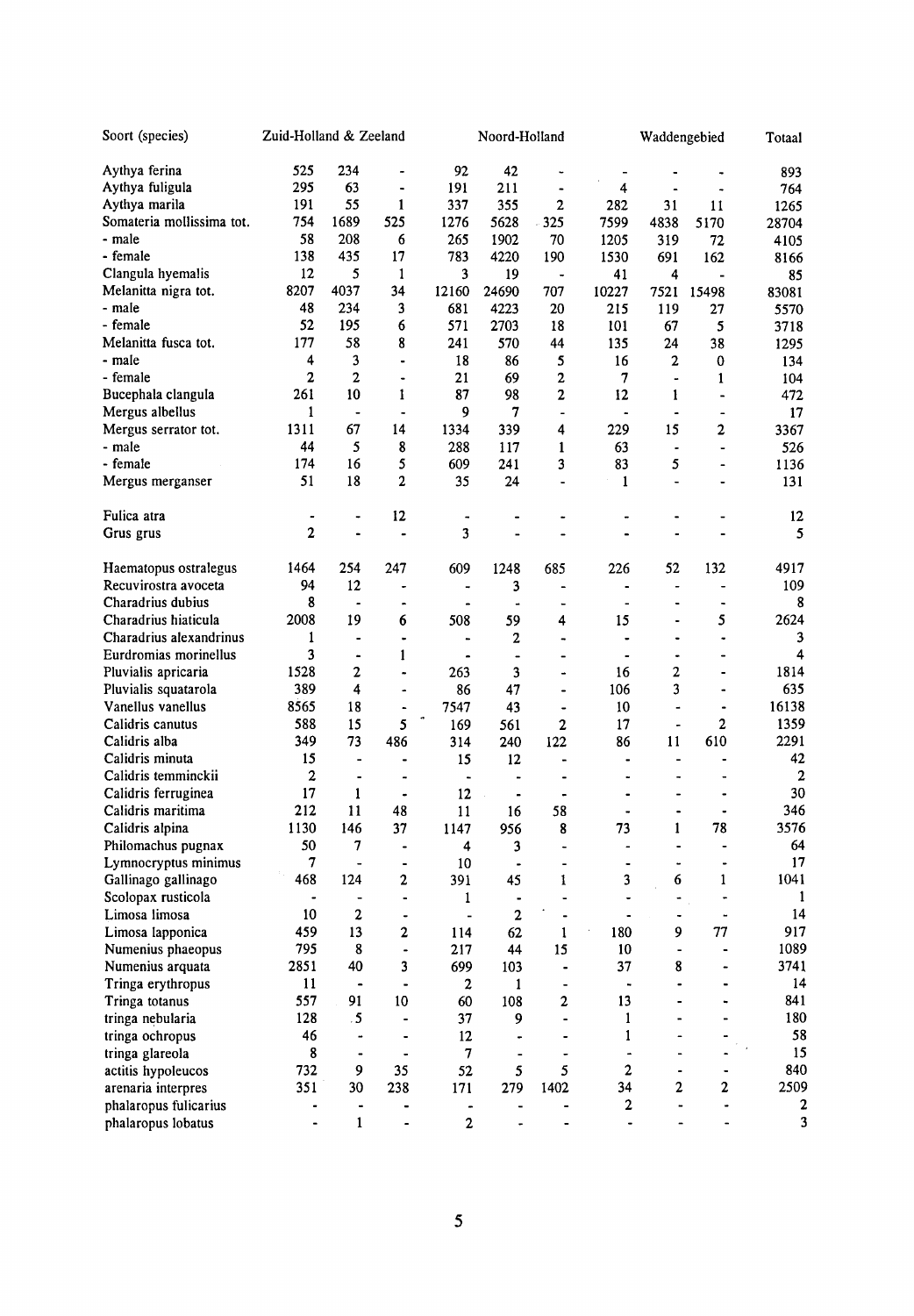| Soort (species)                      | Zuid-Holland & Zeeland       |                         |                              |                         | Noord-Holland    |                          | Waddengebied             |                              | Totaal                  |                |
|--------------------------------------|------------------------------|-------------------------|------------------------------|-------------------------|------------------|--------------------------|--------------------------|------------------------------|-------------------------|----------------|
| stercorarius pomarinus tot.          | 49                           | $11 -$                  | 1                            | 28                      | 30               | $\mathbf{1}$             | 14                       |                              |                         | 134            |
| -immature                            | 11                           | 5                       | 1                            | 16                      | 14               | 1                        | 3                        |                              |                         | 54             |
| -ad. light phase                     | 17                           | 4                       | $\tilde{\phantom{a}}$        | 11                      | 13               | $\blacksquare$           | 6                        |                              | ÷                       | 51             |
| -ad. dark phase                      | 3                            | $\blacksquare$          | $\blacksquare$               |                         | 1                | ۰                        | 6                        | $\overline{\phantom{0}}$     |                         | 10             |
| stercorarius parasiticus tot.        | 479                          | 149                     | 8                            | 216                     | 357              | 14                       | 117                      | 34                           | 7                       | 1381           |
| -immature                            | 51                           | 16                      | $\mathbf 2$                  | 86                      | 140              | 4                        | 16                       | 5                            | $\bullet$               | 320            |
| -ad. light phase                     | 43                           | 12                      | 1                            | 27                      | 70               | 1                        | 20                       | 5                            |                         | 179            |
| -ad. dark phase                      | 161                          | 51                      | ٠                            | 10                      | 31               | 2                        | 8                        | 2                            | 1                       | 266            |
| stercorarius longicaudus             | $\mathbf{1}$                 | $\blacksquare$          |                              |                         | $\boldsymbol{2}$ | $\overline{a}$           |                          | ۰                            |                         | 3              |
| stercorarius skua                    | 36                           | 11                      | 3                            | 28                      | 88               | 4                        | 24                       | 5                            | $\bullet$               | 199            |
| stercorarius species                 | 18                           | 6                       | ۰                            | 3                       | 2                | $\ddot{\phantom{0}}$     | 12                       | 3                            |                         | 44             |
| larus melanocephalus                 | 24                           | 4                       | 9                            | 11                      | $\overline{c}$   | 1                        | $\mathbf{1}$             | $\overline{\phantom{0}}$     |                         | 52             |
| larus minutus                        | 1981                         | 253                     | 30                           | 5049                    | 2334             | 173                      | 1044                     | 11                           |                         | 10875          |
| -first c.y.                          | 107                          | 17                      | 2                            | 425                     | 252              | 5                        | 55                       | $\mathbf{1}$                 |                         | 864            |
| -second c.y.                         | 11                           | $\overline{a}$          | $\overline{\phantom{a}}$     | 24                      | 11               | $\blacksquare$           | 16                       | -                            |                         | 62             |
| -third c.y.                          | $\blacksquare$               | 1                       | $\bullet$                    | 2                       | 1                | $\blacksquare$           | 1                        | -                            |                         | 5              |
| -adult                               | 861                          | 190                     | 28                           | 2901                    | 1775             | 7                        | 621                      | 5                            |                         | 6388           |
| larus sabini                         | 12                           |                         | $\qquad \qquad \blacksquare$ | 4                       | 5                | $\overline{a}$           | 3                        |                              |                         | 24             |
| larus ridibundus tot.                | 7916                         | 336                     | 500                          | 33043                   | 3179             | 442                      | 2011                     | 246                          | 254                     | 47927          |
| -first c.y.                          | 255                          | 13                      | 13                           | 4249                    | 248              | 3                        | 201                      | 28                           |                         | 5010           |
| -second c.y.                         | 125                          | 7                       | $\hbox{\small -}$            | 236                     | 29               | $\overline{c}$           | 11                       | 3                            |                         | 413            |
| -adult                               | 2059                         | 197                     | 83                           | 15701                   | 2403             | 16                       | 1351                     | 202                          | 10                      | 22022          |
| larus canus tot.                     | 921                          | 449                     | 191                          | 11166                   | 6427             | 1516                     | 2796                     | 1151                         | 1407                    | 26024          |
| -first c.y.                          | 109                          | 80                      | 1                            | 826                     | 550              | 10                       | 232                      | 19                           | 5                       | 1832           |
| -second c.y.                         | 38                           | 14                      | $\blacksquare$               | 357                     | 327              | $\blacksquare$           | 115                      | 23                           | 20                      | 894            |
| -third c.y.                          | 14                           | 3                       | $\blacksquare$               | 40                      | 30               | $\overline{\phantom{a}}$ | 3                        | -                            |                         | 90             |
| -adult                               | 388                          | 319                     | 17                           | 9804                    | 5531             | 64                       | 1804                     | 809                          | 92                      | 18828          |
| larus fuscus tot.                    | 3463                         | 538                     | 2250                         | 11830                   | 4638             | 2218                     | 2779                     | 123                          | 27                      | 27866          |
| -first c.y.                          | 102                          | 109                     | 16                           | 1280                    | 540              | 4                        | 63                       | 18                           |                         | 2132           |
| -second c.y.                         | 2                            | $\ddot{\phantom{0}}$    | 4                            | 170                     | 86               | 1                        | 8                        | $\boldsymbol{2}$             |                         | 273            |
| -third/fourth c.y.                   | 16                           | 3                       | ÷,                           | 137                     | 57               | 3                        | 12                       | $\mathbf{1}$                 |                         | 229            |
| -adult                               | 1125                         | 325                     | 208                          | 7974                    | 3470             | 19                       | 954                      | 66                           | 1                       | 14142          |
| larus argentatus                     | 575                          | 516                     | 4548                         | 28752                   | 26133            | 26950                    | 151                      | 322                          | 343                     | 88290          |
| larus cachinans                      |                              | $\blacksquare$          | 1                            | $\mathbf{1}$            | 2                | 1                        |                          | -                            | 1                       | 6              |
| larus hyperboreus                    |                              | $\blacksquare$          | $\ddot{\phantom{1}}$         | $\mathbf{1}$            | 1                |                          |                          | $\blacksquare$               |                         | $\overline{2}$ |
| larus marinus tot.                   | 222                          | 73                      | 56                           | 3046                    | 2529             | 8023                     | 1849                     | 466                          | 188                     | 16452          |
| -first c.y.                          | 39                           | 17                      | 6                            | 487                     | 589              | $\ddot{\phantom{a}}$     | 214                      | 138                          | 6                       | 1496           |
| -second c.y.                         | $\qquad \qquad \blacksquare$ | $\mathbf{2}$            | $\blacksquare$               | 75                      | 77 <sub>1</sub>  | 1                        | 27                       | 10                           | ۰                       | 192            |
| -third/fourth c.y.                   | 8                            | 3                       | 6                            | 63                      | 54               | $\blacksquare$           | 36                       | 11                           | $\boldsymbol{2}$        | 183            |
| -adult                               | 110                          | 52                      | 31                           | 2296                    | 1624             | 24                       | 859                      | 270                          | 54                      | 5320           |
| rissa tridactyla tot.                | 2153                         | 340                     | 20                           | 1937                    | 2074             | 34                       | 2168                     | 127                          | 44                      | 8897           |
| -first c.y.                          | 112                          | 42                      | 13                           | 412                     | 449              | $\boldsymbol{2}$         | 64                       | 1                            | $\qquad \qquad \bullet$ | 1098           |
| -second c.y.                         | $\frac{1}{2}$                | 1                       | $\qquad \qquad \blacksquare$ | 5                       | 1                | $\blacksquare$           | 1                        | $\qquad \qquad \blacksquare$ |                         | 8              |
| -adult                               | 211                          | 283                     | 4                            | 815                     | 855              | $\mathbf{1}$             | 245                      | 12                           | 4                       | 2430           |
| sterna hirundo/paradisaea tot. 18431 |                              | 1498                    | 323                          | 37963                   | 2347             | 125                      | 4658                     | 148                          | 151                     | 65644          |
| sterna nilotica                      | 5                            |                         |                              | $\qquad \qquad \bullet$ |                  | $\blacksquare$           | $\blacksquare$           | -                            |                         | 5              |
| sterna caspia                        | $\qquad \qquad \blacksquare$ | 1                       | $\blacksquare$               | 1                       | ۰                | $\blacksquare$           | $\bullet$                | $\qquad \qquad \blacksquare$ |                         | 2              |
| sterna sandvicensis tot.             | 13064                        | 7217                    | 267                          | 26515                   | 16814            | 122                      | 5913                     | 814                          | 53                      | 70779          |
| -first c.y.                          | 7                            | 39                      | $\mathbf{2}$                 | 574                     | 775              | 6                        | 25                       | 18                           |                         | 1470           |
| -adult                               | 203                          | 278                     | 46                           | 2422                    | 3480             | 13                       | 87                       | 72                           |                         | 6601           |
| sterna hirundo tot.                  | 37079                        | 6116                    | 1756                         | 9245                    | 3193             | 201                      | 108                      | 13                           | $\mathbf{2}$            | 57713          |
| -first c.y.                          | 278                          | 93                      | $\qquad \qquad \bullet$      | 2178                    | 640              | 24                       | 25                       | 1                            |                         | 3239           |
| -adult                               | 300                          | 65                      | $\overline{\phantom{a}}$     | 6754                    | 2473             | 52                       | 40                       | 3                            | 3                       | 9690           |
| sterna paradisea tot.                | 148                          | 13                      | 1                            | 281                     | 41               | 3                        | 76                       | 14                           | 8                       | 585            |
| -first c.y.                          | 13                           | 7                       | $\qquad \qquad \blacksquare$ | 137                     | 24               | 1                        | 19                       | 3                            | 1                       | 205            |
| -adult                               | 42                           | $\overline{\mathbf{c}}$ | 1                            | 142                     | 17               | 1                        | 59                       | 11                           | 1                       | 276            |
| sterna anaethetus                    | $\qquad \qquad \blacksquare$ | $\blacksquare$          | ٠                            | 1                       | $\blacksquare$   |                          | $\overline{\phantom{a}}$ |                              |                         | $\mathbf{1}$   |
| sterna albifrons                     | 402                          | 18                      | $\blacksquare$               | 261                     | 48               | $\ddot{\phantom{0}}$     | 89                       | 6                            | 3                       | 827            |
| chlidonias niger                     | 413                          | 84                      | 5                            | 349                     | 82               | $\mathbf{1}$             | 58                       | ٠                            |                         | 992            |